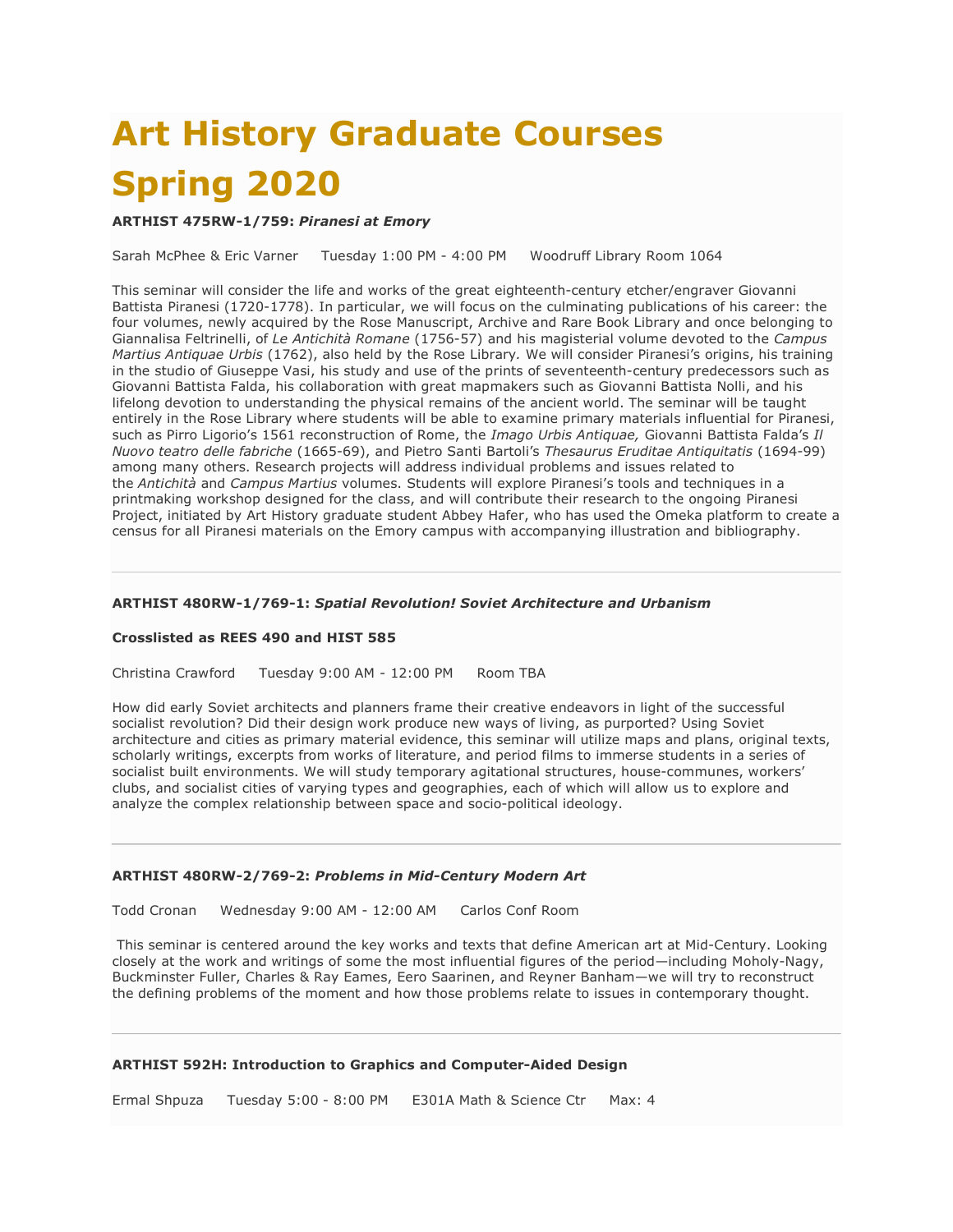An introduction to drafting, modeling, rendering and animation in which students explore the potential of the computer as an active analytical and design instrument. We take a hands-on approach, focusing on two projects selected according to students' own disciplinary interests.

### **ARTHIST 596R: Internship in Art History**

Coordinator: Faculty

May be repeated with permission from the director of internships. Interns must be nominated by the department for internships at the Michael C. Carlos Museum, the High Museum of Art, and elsewhere. Variable credit.

#### **ARTHIST 597R: Directed Study**

Faculty; variable credit.

# **ARTHIST 599R: Thesis Research (Permission only)**

# **ARTHIST 729:** *Strategies for 3D Visualization in Art History, Archaeology, and the Environment*

#### *Also ENVS 585*

Bonna Wescoat Monday 3:00 PM - 6:00 PM Carlos Conf Room

Humanists and social scientists have increasingly engaged the affordances of digital visualization for managing, interrogating, connecting, and presenting a wide array of three-dimensional objects in threedimensional spatial contexts. This course centers on how digital technologies for various forms of spatial thinking, modeling, and visualizing offer both powerful forensic tools and effective forms of public communication. Using as a starting point the current research trajectory of investigations in the ancient Greek Sanctuary of the Great Gods on Samothrace, this course aims to acquaint students with the fundamental digital tools of spatial analysis and offer the opportunity to work directly with each technology. A key objective is to enable students to make knowledgeable choices about which strategies and technologies most effectively address particular research or visualization questions. An emphasis on both acquired skills sets and their informed deployment will effectively prepare students to frame research questions visually and present Humanities scholarship to public audiences.

#### **ARTHIST 749:** *Drawing and European Cultures of Knowledge, 1400-1800*

Jean Campbell Thursday 1:00 PM - 4:00 PM Carlos Conf Room

This seminar will examine drawing as a foundational practice which functioned within and beyond art production in late medieval and early modern Europe. It will take shape around a series of themes, including: drawing as a mimetic and educative activity, drawing books and their functions; drawing, invention, and collaboration; drawings as gifts. We will also consider drawing as an instrument of analysis and recording in the context of the growing knowledge cultures of Early Modern Europe; and, finally, the emergence of drawing collections outside artists' workshops in the seventeenth century.